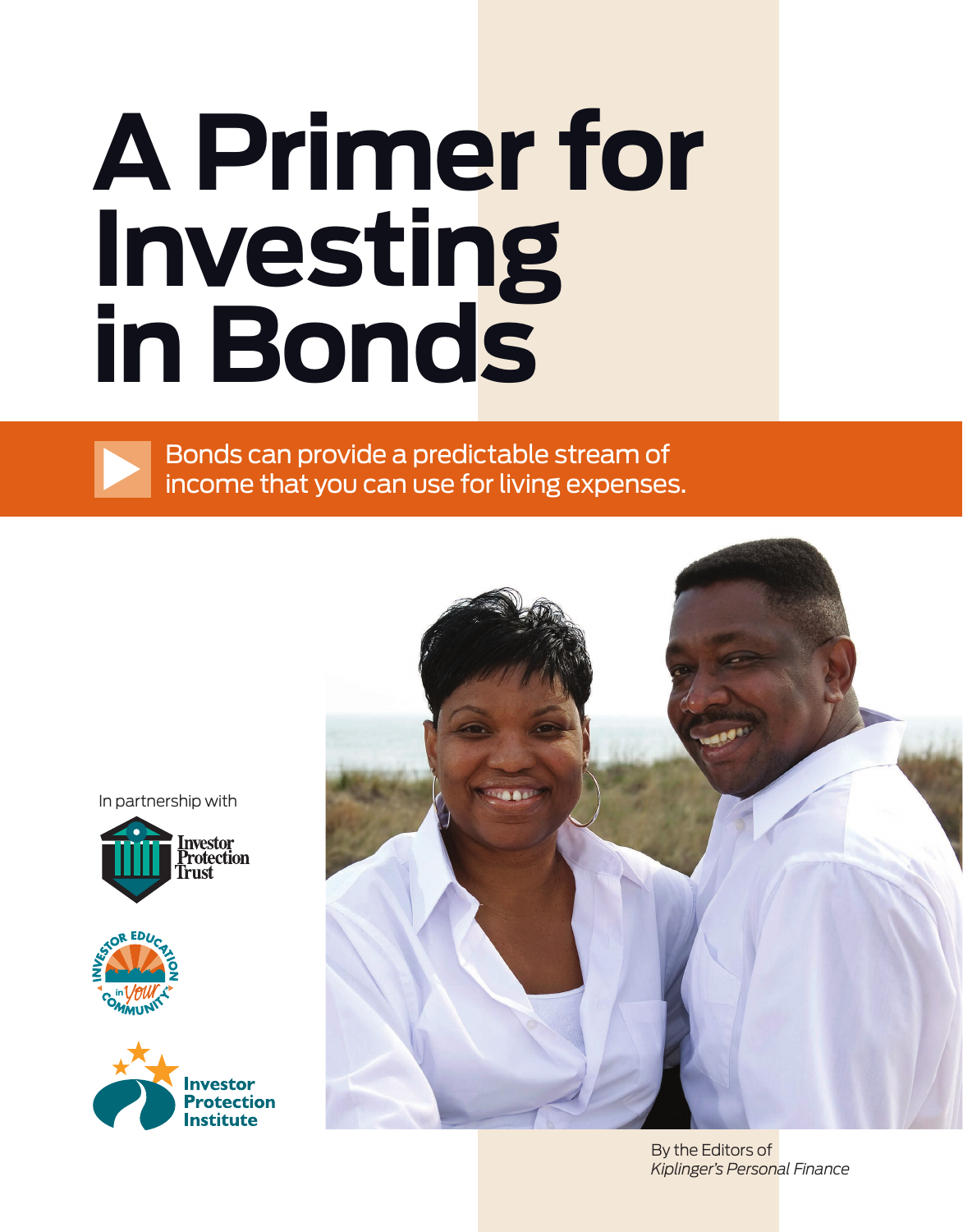#### About the Investor Protection Trust



The Investor Protection Trust (IPT) is a nonprofit organization devoted to investor edu-

cation. More than half of all Americans are now invested in the securities markets, making investor education and protection vitally important. Since 1993 the Investor Protection Trust has worked with the States and at the national level to provide the independent, objective investor education needed by all Americans to make informed investment decisions. For additional information, visit www.investorprotection.org.

#### About the Investor Protection Institute



The Investor Protection Institute (IPI) is an independent nonprofit organization

that advances investor protection by conducting and supporting unbiased research and groundbreaking education programs. IPI carries out its mission through investor education, protection and research programs delivered at the national and grassroots level in collaboration with state securities regulators and other strategic partners. IPI is dedicated to providing innovative investor protection programs that will make a meaningful difference in the financial lives of Americans in all walks of life and at all levels of sophistication about financial matters. For additional information, visit www.ilnvest.org.

#### TABLE OF CONTENTS

- 1 What is a bond?
- 1 How do bonds work, anyway?
- 4 How much does a bond really pay?
- **5** How to reduce the risks in bonds
- **7** Going the mutual fund route
- **9** Glossary of investing terms



© 2018 by The Kiplinger Washington Editors Inc. All rights reserved.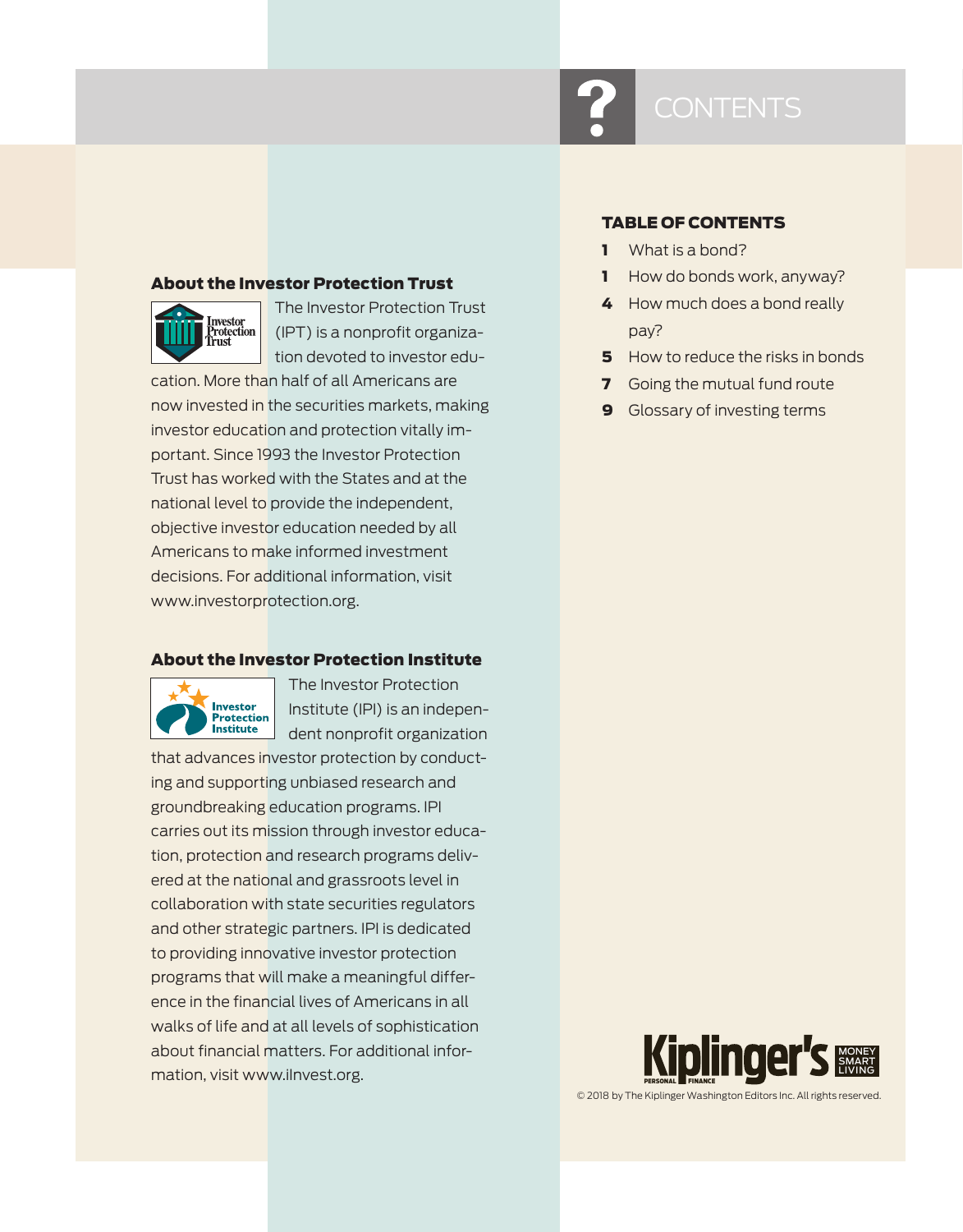

## Bonds offer an opportunity to spread your risk

#### What Is a Bond?

A bond is basically a loan issued by a corporation or government entity. The issuer pays the bondholder a specified amount of interest for a specified time, usually several years, and then repays the bondholder the face amount of the bond.

Bonds may belong in your investment plan for a number of good reasons:

**Bonds can provide a predictable stream of relatively** high income that you can use for living expenses or for funding other parts of your investment plan.

**Bonds offer an opportunity to spread your risk.** During a recession, for instance, prices of high-quality bonds may go up even as prices of stocks go down. (Of course, bonds can also lose value. See page 5.) **n** Bonds can generate profits from capital gains.

**Bonds can provide valuable tax advantages. In** particular, interest from most bonds issued by state and local governments and their agencies is exempt from federal income tax and may be exempt from local income taxes, too.

Note that the word *safety* doesn't appear on this list. People often think that bonds are about the safest investment around. But as you'll see, such a notion is not always correct.

#### How Do Bonds Work, Anyway?

Bonds are IOUs issued by corporations (both domestic and foreign), state and city governments and their

agencies, the federal government and its agencies, and foreign governments. They are issued for periods as short as a few months to as long as 30 years, occasionally even longer.

When you buy a bond, you become a creditor of the issuer; that means the issuer owes you the amount shown on the face of the bond, plus interest. (Bonds typically have a face value of \$1,000 or \$5,000, although some come in larger denominations.) You get a fixed amount of interest on a regular schedule every six months, in most cases—until the bond matures after a specified number of years. At that time you are paid the bond's face value. If the issuer goes broke, bondholders have first claim on the issuer's assets, ahead of stockholders.

In most cases, you won't receive the actual bond certificate. Bond ownership is usually in the form of a "book entry," meaning the issuer keeps a record of buyers' names but sends out no certificates. U.S. Treasury bonds, for instance, are issued only electronically or by banks and brokers in book-entry form.

After bonds are issued, they can be freely bought and sold by individuals and institutional investors in what's called the secondary market, which works something like a stock exchange.

All bonds share these basic traits, but they come in a variety of forms. Let's take a closer look.

**Secured bonds** are backed by a lien on part of a corporation's plant, equipment or other assets. If the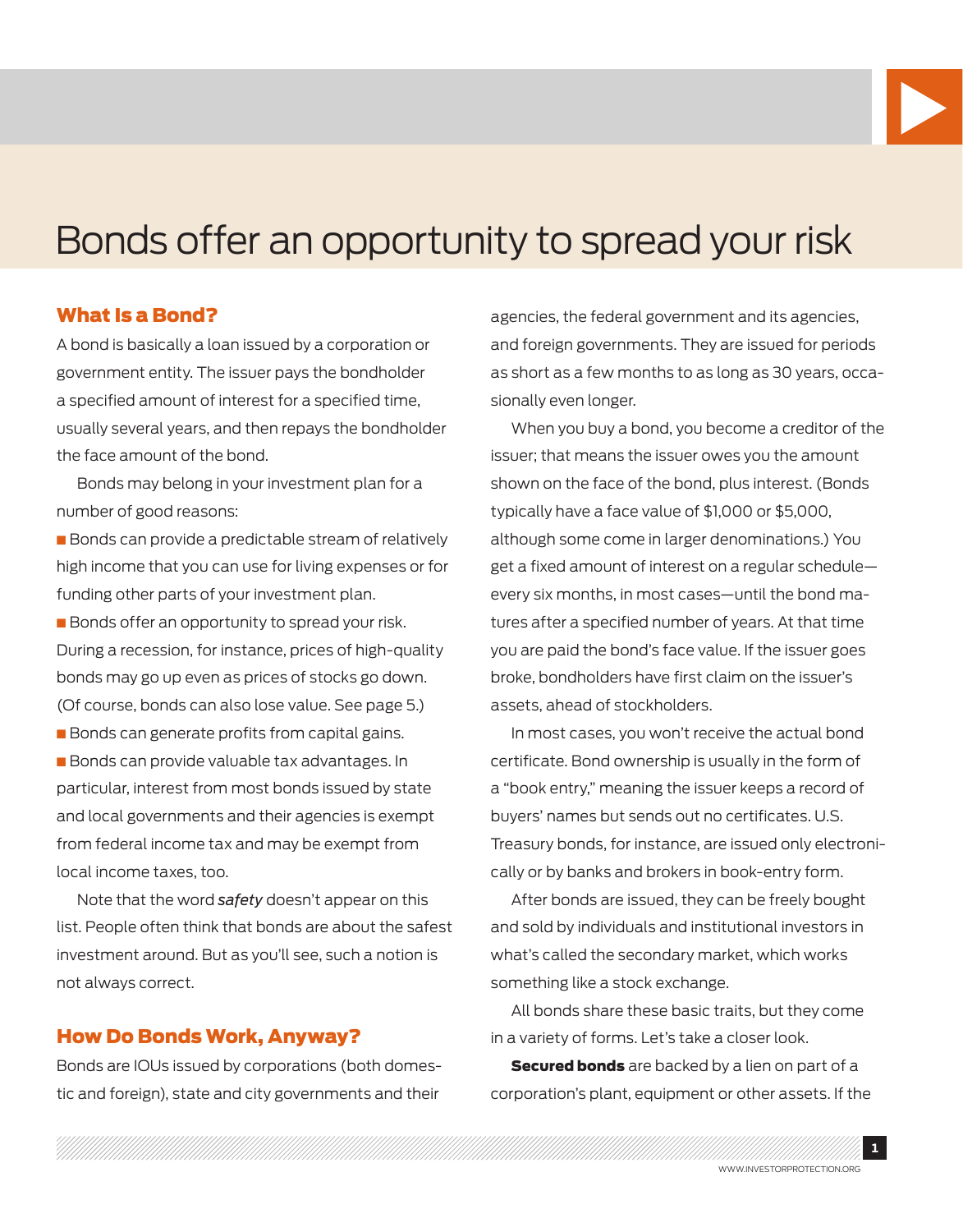## Bonds can be freely bought and sold

corporation defaults, those assets can be sold to pay back bondholders.

**Debentures** are unsecured bonds, backed only by the general ability of the corporation to pay its bills. If a company goes broke, debentures can't be paid off until secured bondholders are paid. Subordinated debentures are another step down the totem pole. Investors in these don't get paid until after holders of so-called senior debentures get their money.

**Zero-coupon bonds** may be secured or unsecured. They are issued at a big discount from face value because they pay no interest until maturity, when the interest is paid in a lump sum at the same time the bond is redeemed and you get your original investment back. However, tax on the interest is due in the year in which it accrues, as if you had received it, unless the bond is in an IRA or other tax-deferred account.

**Municipal bonds** are issued by state or city governments, or their agencies, and come in two varieties:

General obligation bonds are backed by the full taxing authority of the government that issues the bonds.

**Revenue bonds** are backed only by the receipts from a specific source of revenue, such as a bridge or highway toll, and thus are not considered as secure as general obligation bonds. Interest paid on municipal bonds is generally exempt from federal income taxes and usually income taxes of the issuing state as well. Interest on "private purpose" municipal bonds—those

that provide some benefits to private activities—may be subject to the alternative minimum tax, however.

Build America Bonds, issued in 2009 and 2010 (and still available in secondary markets), are municipal bonds that pay taxable interest at a higher rate than tax-free interest on other munis. BABs are designed to appeal to pension plans, IRAs and other non-taxable or tax-deferred entities.

U.S. Treasury debt obligations that mature in a year or less are called Treasury bills, and those that

Treasury securities are backed by the full faith and credit of the federal government, which is an ironclad guarantee you'll get your money back.

mature in more than one year to ten years may be called Treasury notes. Treasury securities that come due in more than ten years are called Treasury bonds. All are backed by the full faith and credit of the federal government, which is an ironclad guarantee that you'll get your money back. Interest from Treasuries has a special sweetener: It is exempt from state and local income taxes.

Agency securities are issued by various U.S. government-sponsored organizations, such as Fannie Mae and the Tennessee Valley Authority. Although not technically backed by the Treasury,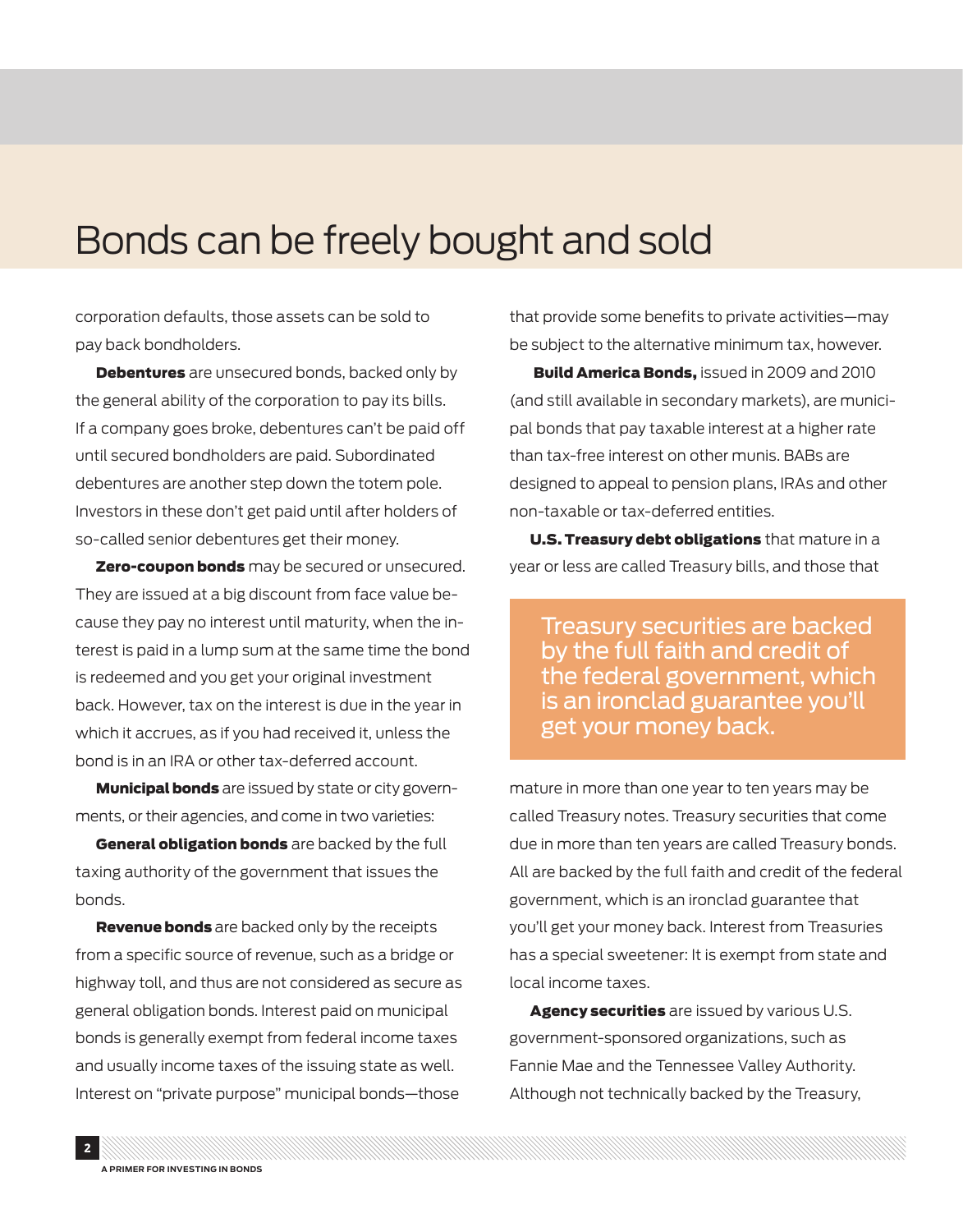



they are widely considered to be moral obligations of the federal government. Note this: Mortgage securities known as Ginnie Maes are backed by the full faith and credit of the federal government.

Treasury inflation protected securities, or TIPS, are bonds whose principal value rises or falls in line with inflation (although the redemption value at maturity cannot dip below your original investment). Interest paid on TIPS applies to the adjusted principal, so if the consumer price index rises, so will your interest income.

Floating-rate notes. The U.S. Treasury began selling FRNs with two-year maturities in January 2014. Interest payments are pegged to yields on 13-week Treasury bills and can change weekly.

**Foreign bonds** are bonds issued by foreign governments or companies based in other countries. These bonds may be denominated in foreign currencies or in U.S. dollars.

**Callable bonds** are issues that can be redeemed, or "called," before they mature. A company might decide to call its bonds if, for instance, interest rates fell

## THREE TYPES OF<br>U.S. SAVINGS BONDS

U.S. savings bonds come in three varieties: series EE bonds; inflation-indexed bonds, or I-bonds; and HH bonds, which were created to produce income but are no longer being sold. You can buy savings bonds online at www.treasurydirect.gov. Unlike the other bonds discussed in this booklet, savings bonds do not trade in the secondary market.

Series EE bonds issued today pay a fixed rate of interest for the 30-year life of the bond. Interest is compounded semiannually, with a three-month interest penalty if the bond is cashed in before five years. Inflation-adjusted I-bonds make interest payments in two parts: an underlying fixed rate, announced when the bond is issued, plus a rate equal to the level of inflation. You can't redeem the bond within the first year of ownership, and you must hold it for at least five years to avoid forfeiting three months of accrued interest. The inflationadjusted interest rate changes every six months. The federal government guarantees that if there is deflation—meaning that prices actually fall—for a specific six-month period, the earnings rate can never go below zero and the redemption value of the bond can't be less than what you paid for it.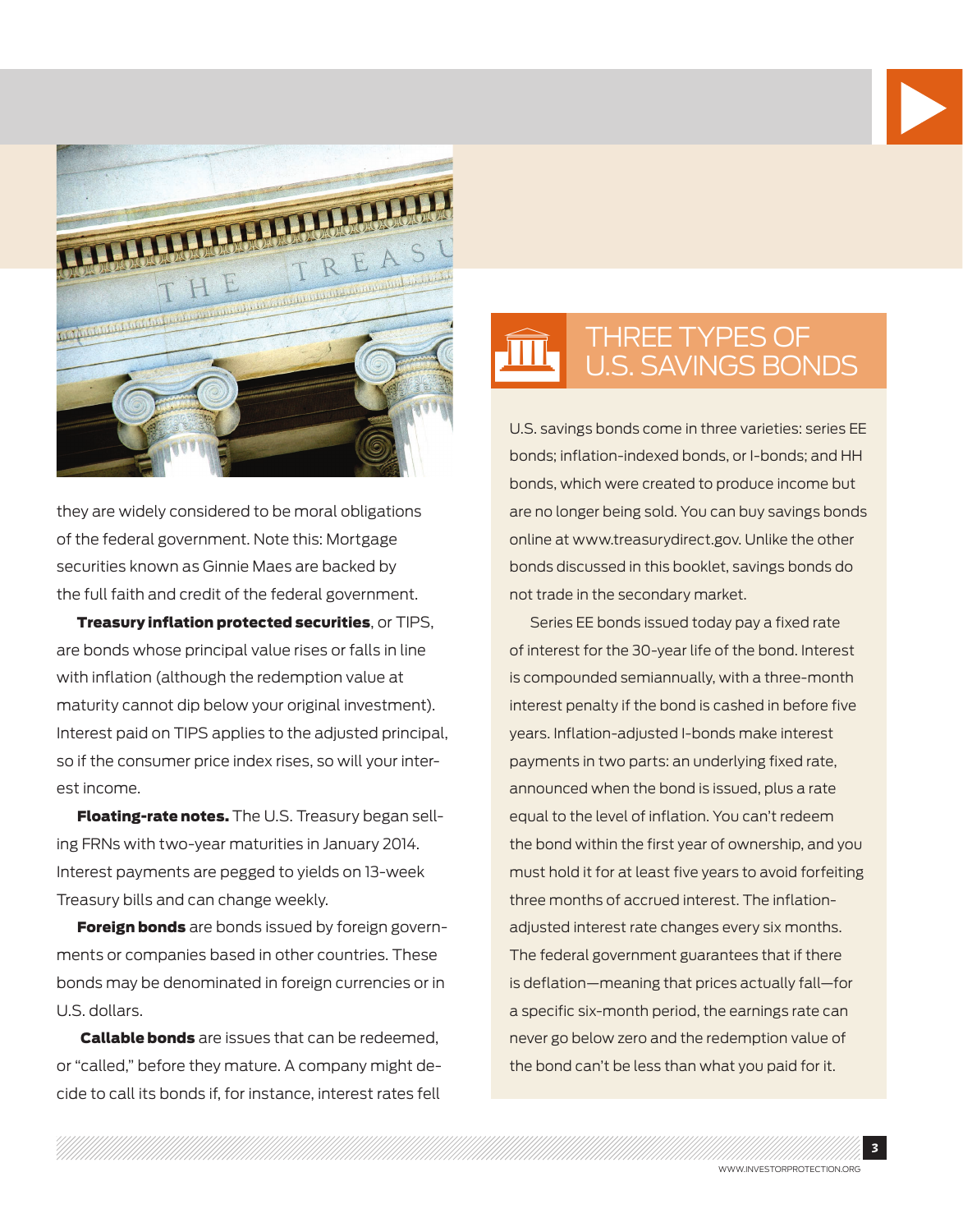## Interest on a new bond is called the coupon rate

so that it could issue new bonds at a lower rate and thus save money. If a bond is called for more than you paid for it, you owe tax on the profit.

**Convertible bonds** are corporate bonds that can be swapped for the same company's common stock at a fixed ratio—a specified amount of bonds for a specified number of shares of stock.

#### How Much Does a Bond Really Pay?

When a new bond is issued, the interest rate it pays is called the coupon rate, which is the fixed annual payment expressed as a percentage of the bond's face value. (It's called a coupon rate because in the past, bonds actually came with coupons that were detached and redeemed for each interest payment; now the payments are almost universally handled electronically.) A 5% coupon bond pays \$50 a year interest on each \$1,000 of face value, a 6% coupon bond pays \$60 and so forth. That's what the issuer will pay—no more, no less—for the life of the bond. But the return you earn from the bond may differ from the coupon rate, and understanding why is the key to unlocking the real potential of bonds.

Yield versus price. Take a new bond with a coupon interest rate of 5%, meaning it pays \$50 a year for every \$1,000 of face value. What happens if interest rates rise to 6% after the bond is issued? New bonds will have to pay a 6% coupon rate or no one will buy them. By the same token, you could sell your 5% bond only if you offered it at a price that produced a 6% yield for the buyer. So the price at which you could sell would be the price for which \$50 represents 6%—in this case, \$833.33. Thus, you'd lose \$142.86 if you sold. (If, however, you held the bond to maturity and the issuer didn't default, you'd get back the full \$1,000 you paid for the bond.)

But what if interest rates were to decline? Let's say rates drop to 4% while you're holding your 5% bond. New bonds would be paying only 4% and you could sell your old bond for the price for which \$50 represents 4%. Because \$50 is 4% of \$1,250, selling your 5% bond when interest rates are at 4% would produce a \$250 capital gain. Actual prices are also affected by

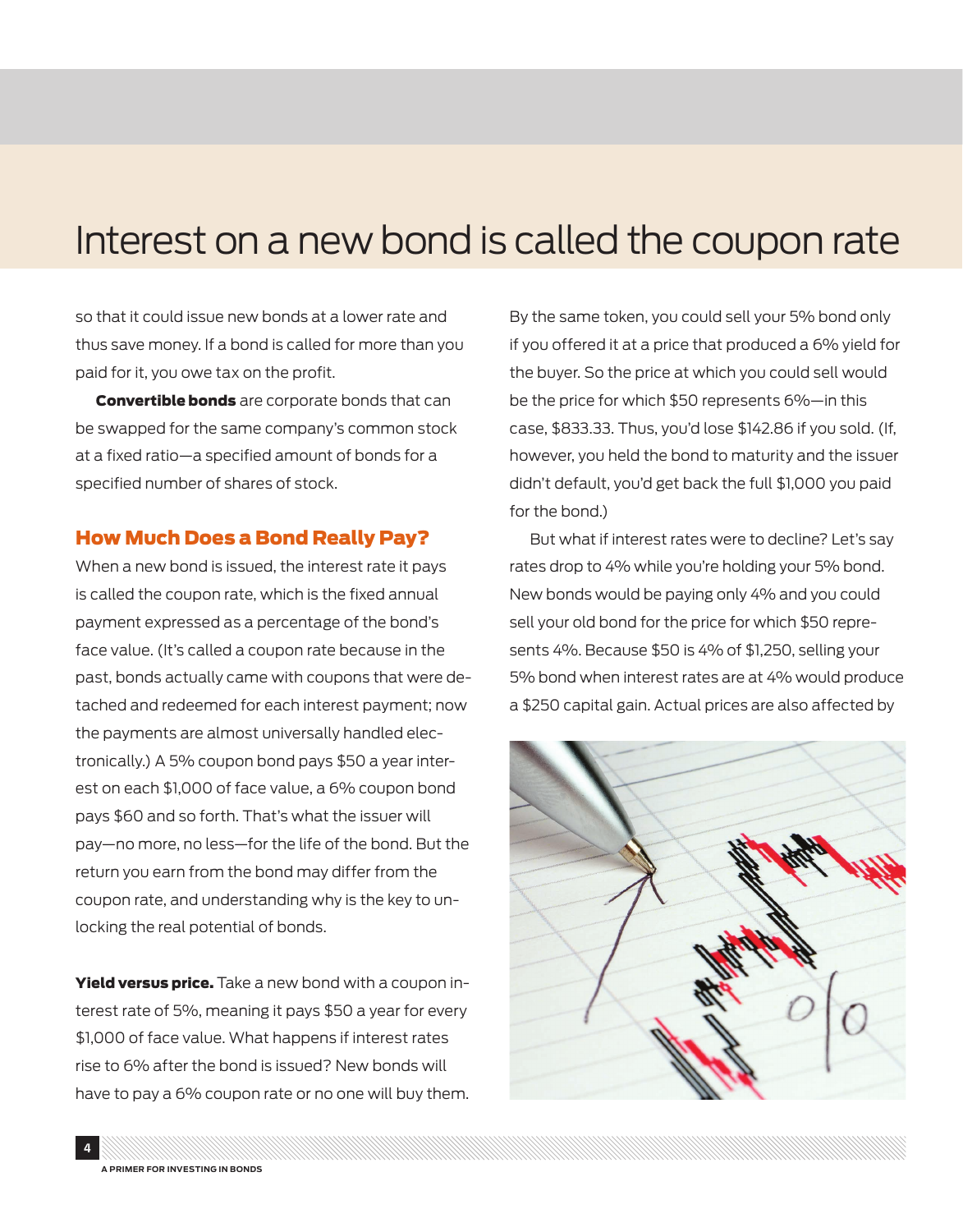

the length of time left before the bond matures and by the likelihood that the issue will be called. But the underlying principle is the same, and it is the single most important thing to remember about the relationship between the market value of the bonds you hold and

The key to unlocking the real potential of bonds is understanding why the return you earn from a bond may differ from the coupon rate.

changes in current interest rates: As interest rates rise, bond prices fall; as interest rates fall, bond prices rise.

The farther away the bond's maturity or call date, the more volatile its price tends to be. Because of this relationship, the actual yield to an investor depends in large part on where interest rates stand on the day the bond is purchased. So the vocabulary of the bond market needs more than one definition for yield.

Coupon yield, the annual payment expressed as a percentage of the bond's face value, is only one way to look at a bond's payout. Current yield is the annual interest payment calculated as a percentage of the bond's current market price. A 5% coupon bond selling for \$900 has a current yield of 5.6%, which is figured by taking the \$50 in annual interest, dividing it by the \$900 market price and multiplying the result by 100.

Yield to maturity includes the current yield and the capital gain or loss you can expect if you hold the bond to maturity. If you pay \$900 for a 5% coupon bond with a face value of \$1,000 maturing five years from the date of purchase, you will earn not only \$50 a year in interest but also another \$100 when the bond's issuer pays off the principal. By the same token, if you buy that bond for \$1,100, representing a \$100 premium, you will lose \$100 at maturity.

#### How to Reduce the Risks in Bonds

Inflation and rising interest rates are two of the biggest risks bondholders face. Inflation erodes the value of those fixed payments to bondholders. If investors see inflation accelerating, they are likely to demand higher interest rates to lend money. And if interest rates rise, the market value of the bonds you own will decline. This unalterable relationship suggests the first of several risk-reducing steps you can take as a bond investor:

Don't buy long-term bonds when interest rates are low or rising. The ideal time to buy bonds is when interest rates have stabilized at a relatively high level or when they seem about to head down.

Stick to short- and intermediate-term issues. Maturities of three to five years will reduce the potential ups and downs of your bonds. They fluctuate less in price than longer-term issues, and they don't require you to tie up your money for ten or more years to capture a relatively small amount of additional yield.

5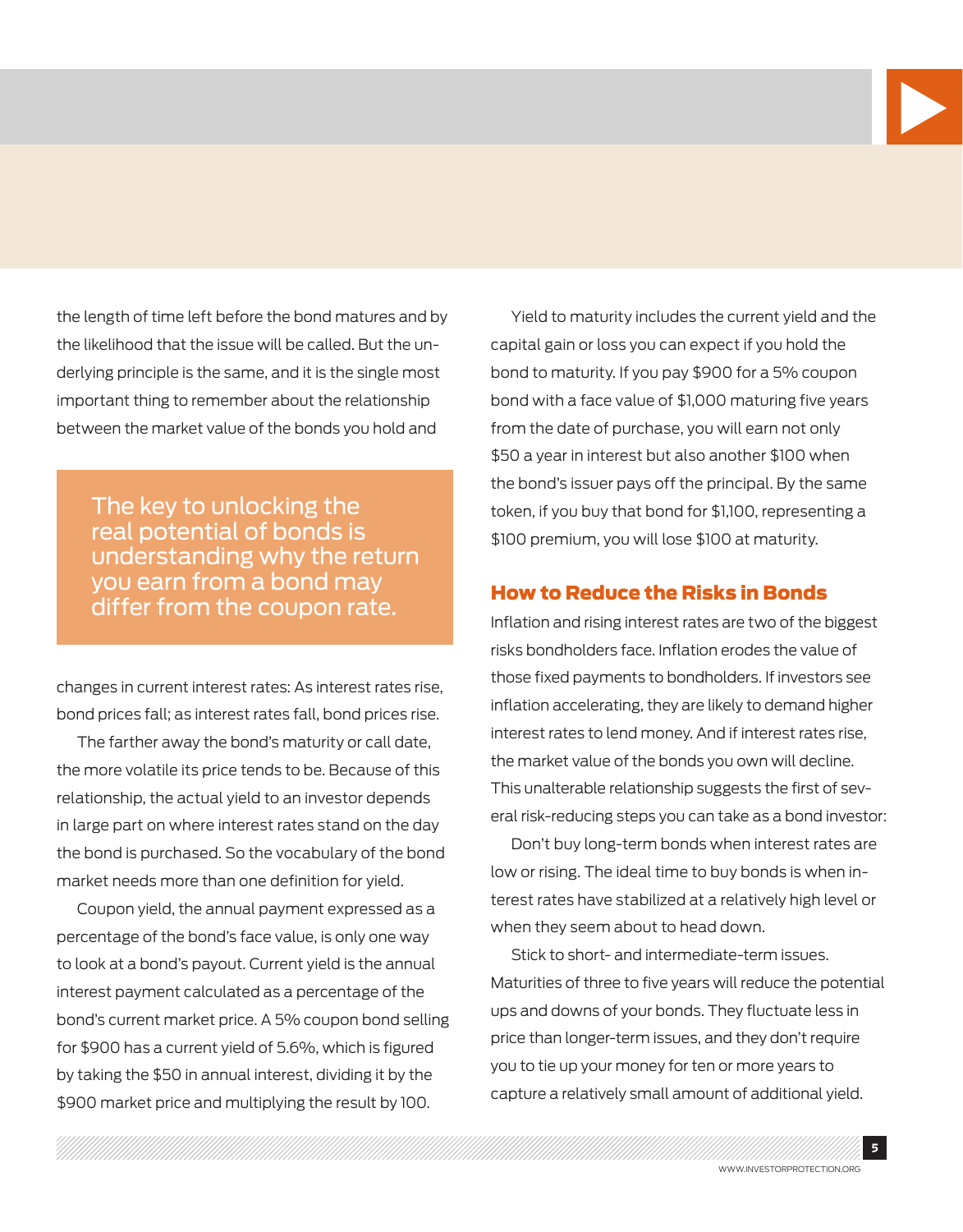## As interest rates rise, bond prices fall

Acquire bonds with different maturity dates to diversify your holdings. One common approach is to build a "bond ladder." For example, you could buy bonds maturing in one, two, three, four and five years. As each bond matures, you buy another one coming due in five years. The advantage of this approach: If rates rise, you'll have to wait no more than one year to reinvest some of your money at the higher rate; if rates fall, you'll have some of your money locked in to the higher rate for five years.

**Default risk.** An increase in interest rates isn't the only potential enemy of bond investors. Another risk is the chance that the issuer won't be able to pay off bondholders.

It's not realistic to expect that you could do the kind of balance-sheet analysis it takes to size up a company's ability to pay off its bonds in ten, 20 or even 30 years. Assessing the creditworthiness of companies and government agencies issuing bonds is a job for the pros, the best known of which are Standard & Poor's (S&P) and Moody's. If the issuer earns one of the top four "investment grades" assigned by the companies— AAA, AA, A or BBB from Standard & Poor's, and Aaa, Aa, A or Baa from Moody's—the risk of default is considered low.

See the box on page 7 for a breakdown of the firms' ratings systems for issues considered to be worthy of the investment-grade designation. Sometimes the ratings will be supplemented by a "+" or a "-" sign.

Ratings that are below investment grade (BB, or Ba and lower) indicate that the bonds are considered either "speculative" or in real danger of default (various levels of C and, in the S&P ratings, a D, indicate that the issue is actually in default).

You can consider any issue rated speculative or lower to be a "junk" bond. Individual junk bonds are risky; it's best to avoid them unless you're willing to

Assessing creditworthiness of companies and government agencies that are issuing bonds is a job for the pros, such as Standard & Poor's.

study a company closely. Alternatively, you could invest in junk bonds through a mutual fund or an exchangetraded fund (ETF), which would spread out your risk among dozens of issues.

Check the rating of any bond you considering purchasing. A broker can give you the rating, or you can look it up. Online sources for ratings include S&P (www.standardandpoors.com), Moody's (www .moodys.com) and Bondsonline.com. Note that some rating agencies have come under fire for overrating mortgage securities in the mid 2000s and thus contributing to the 2008-09 financial crisis. In 2015, in fact, S&P agreed to pay \$1.5 billion to resolve suits by fed-

6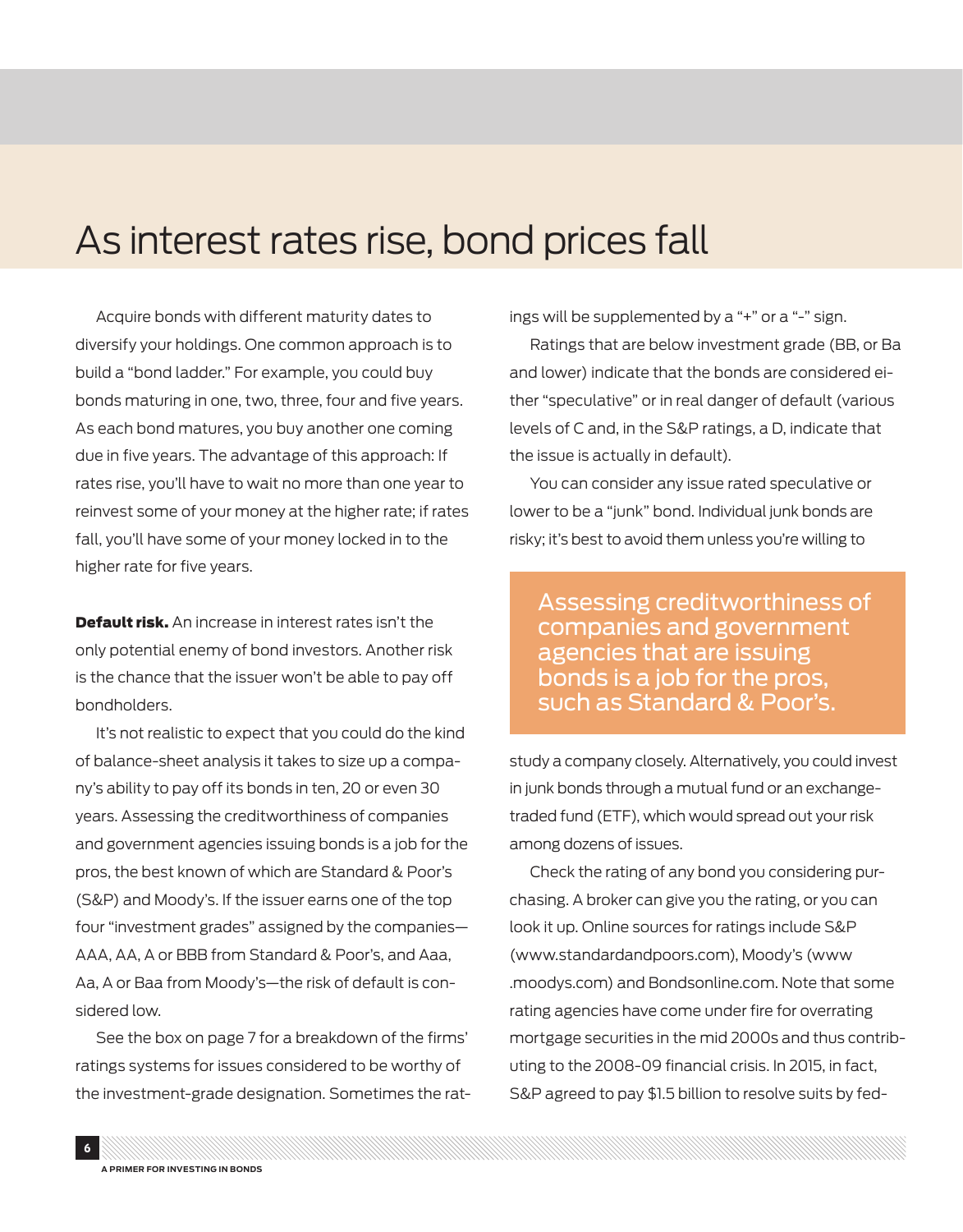

## DECIPHERING THE<br>BOND RATINGS

#### AAA from Standard & Poor's; Aaa from

Moody's. Either of these is the highest possible rating, indicating the agencies' highest degree of confidence in the issuer's ability to pay interest and repay the principal.

AA from S&P; Aa from Moody's. A very high rating, only marginally weaker than the highest. An A rating from either S&P or Moody's indicates a high capacity to repay debt but slightly more vulnerability to adverse economic developments. BBB from S&P; Baa from Moody's. The lowest investment-grade rating, indicating "adequate" capacity to pay principal and interest but more vulnerability to adverse economic developments.

eral and state authorities that accused it of assigning rosy grades to risky mortgages.

For a mutual fund, the prospectus will describe the lowest rating acceptable to the fund's managers, and shareholder reports should list the bonds in the fund's portfolio, along with their ratings.

In general, the lower the rating, the higher the yield a bond must offer to compensate for its risk.

Spread your bond holdings across several different issuers, whether corporate or municipal. The fact that a municipal or corporate bond has a high rating is no guarantee that it is completely safe. Bonds issued by the federal government are the only exceptions to this rule. One way to diversify your bond investments is to buy shares in bond mutual funds.

Pay attention to the news. The rating agencies do a good job of tracking the issues they've rated, raising or

lowering ratings when they think a change is justified. The last thing you want is to have the rating of a bond issue lowered while you're holding it in your portfolio. Even a slight downgrade can reduce a bond's value. To guard against a downgrade, you have to pay attention to the company's prospects after you buy the bond.

Consider a bond's rating in the context of other information about bond issues you might buy. For example, compare the bond's price and yield with those of bonds that have identical ratings to see which is the better buy. And make sure you're looking at the bond's current credit rating.

Finally, make sure there's a market for the bond. This advice sounds obvious, but one thing that can cause junk bonds to lose so much of their value so fast is a situation in which there are suddenly many, many sellers and very few buyers, as when bad news hits.

#### Going the Mutual Fund Route

Buying individual bonds offers several benefits. You know which bonds you own. You can control their maturities. And you don't have to pay ongoing fees. Plus, if you hold to maturity and the issuer doesn't default, you know you'll receive the bond's face value.

On the other hand, many investors may prefer owning bonds through managed vehicles, such as mutual funds. Funds are convenient. They let you spread your risk and provide professional management. But they have their drawbacks. If you invest in

7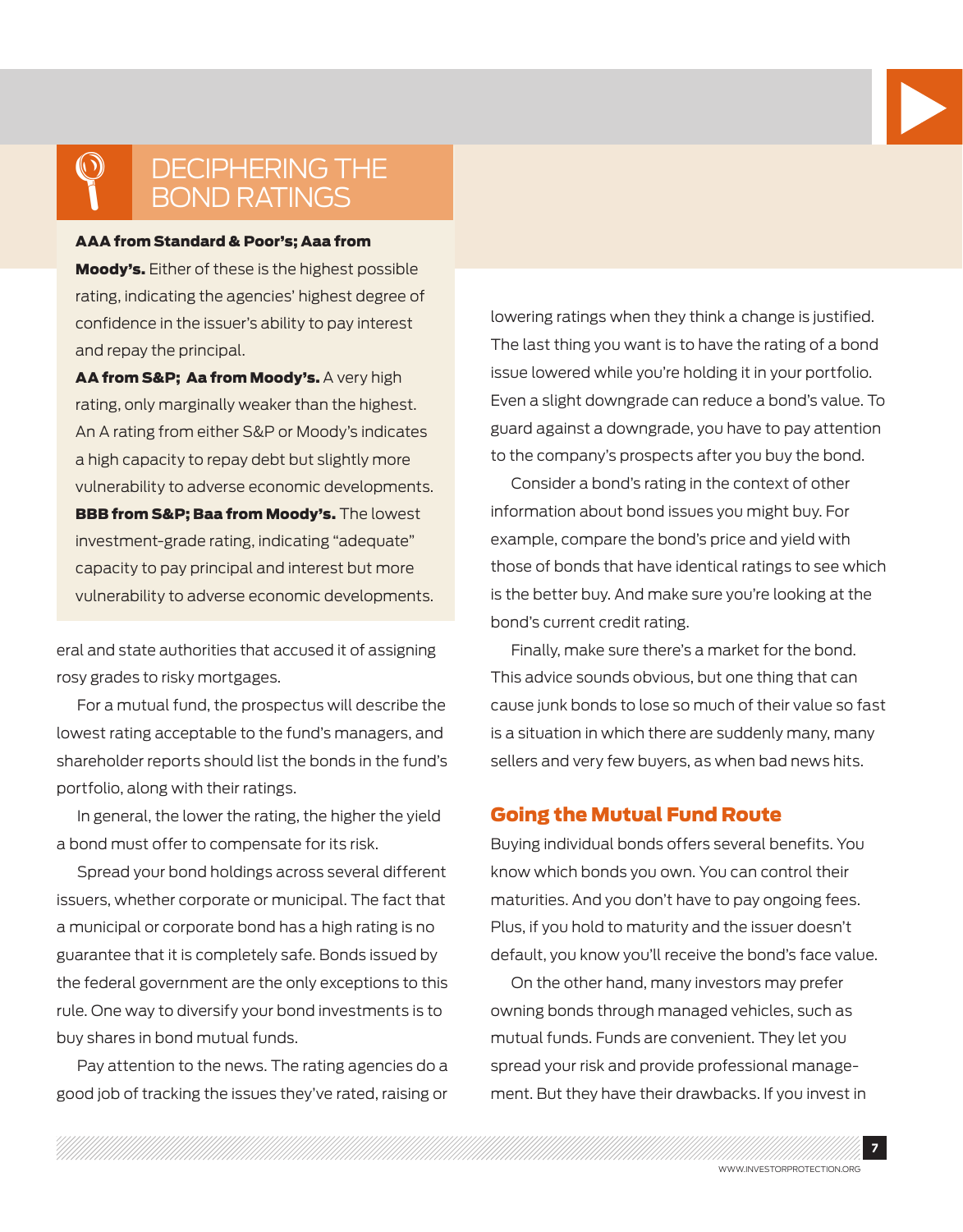## You're better off using funds to buy risky bonds

### STATE SECURITIES **REGULATORS**

State securities regulators have protected investors from fraud for more than 100 years. Securities markets are global, but securities are sold locally by professionals who are licensed in every state where they conduct business. State securities regulators work within your state government to protect investors and help maintain the integrity of the securities industry.

#### Your state securities regulator can:

 $\blacksquare$  Verify that a broker-dealer or investment adviser is properly licensed;

**n** Provide information about prior run-ins with regulators that led to disciplinary or enforcement actions; serious complaints that may have been lodged against them; their educational background and previous work history;

**n** Provide a website, telephone number or address where you can file a complaint; and **n** Provide noncommercial investor-education and -protection materials.

For contact information for your state securities regulator, visit the North American Securities Administrators Association (NASAA) website at www.nasaa.org and click on "Contact Your Regulator."

a fund, for example, you don't know in real time which bonds you own (most funds report their holdings quarterly). You'll have to pay management fees and, perhaps, sales charges. And, except in rare instances, a fund doesn't mature. So when you sell your shares, you may get more money than you paid, or the same amount, or possibly even less.

Here's a good rule for deciding whether to purchase individual bonds or go with a mutual fund: The simpler and safer the bond—think Treasuries and high-quality corporate bonds—the more appropriate it is to buy an individual issue. The riskier and more complex the instrument—think junk bonds, foreign bonds and assetbacked securities—the better off you'll be investing through a mutual fund or an exchange-traded fund.

Bond mutual funds, which you buy through an intermediary (such as a broker or financial planner) or directly from the fund sponsor, and ETFs come in a variety of styles and flavors. You can buy funds that specialize in Treasuries, municipal bonds, foreign bonds and mortgage securities, as well as funds that buy all sorts of bonds.

Wrap up. Whatever vehicle you use for investing in bonds, keep your expectations modest. In general, you don't buy bonds to get rich. You buy them to get higher income than you could expect from a savings account and to temper the risk of more-aggressive  $investments$ , such as stocks and commodities.  $\blacksquare$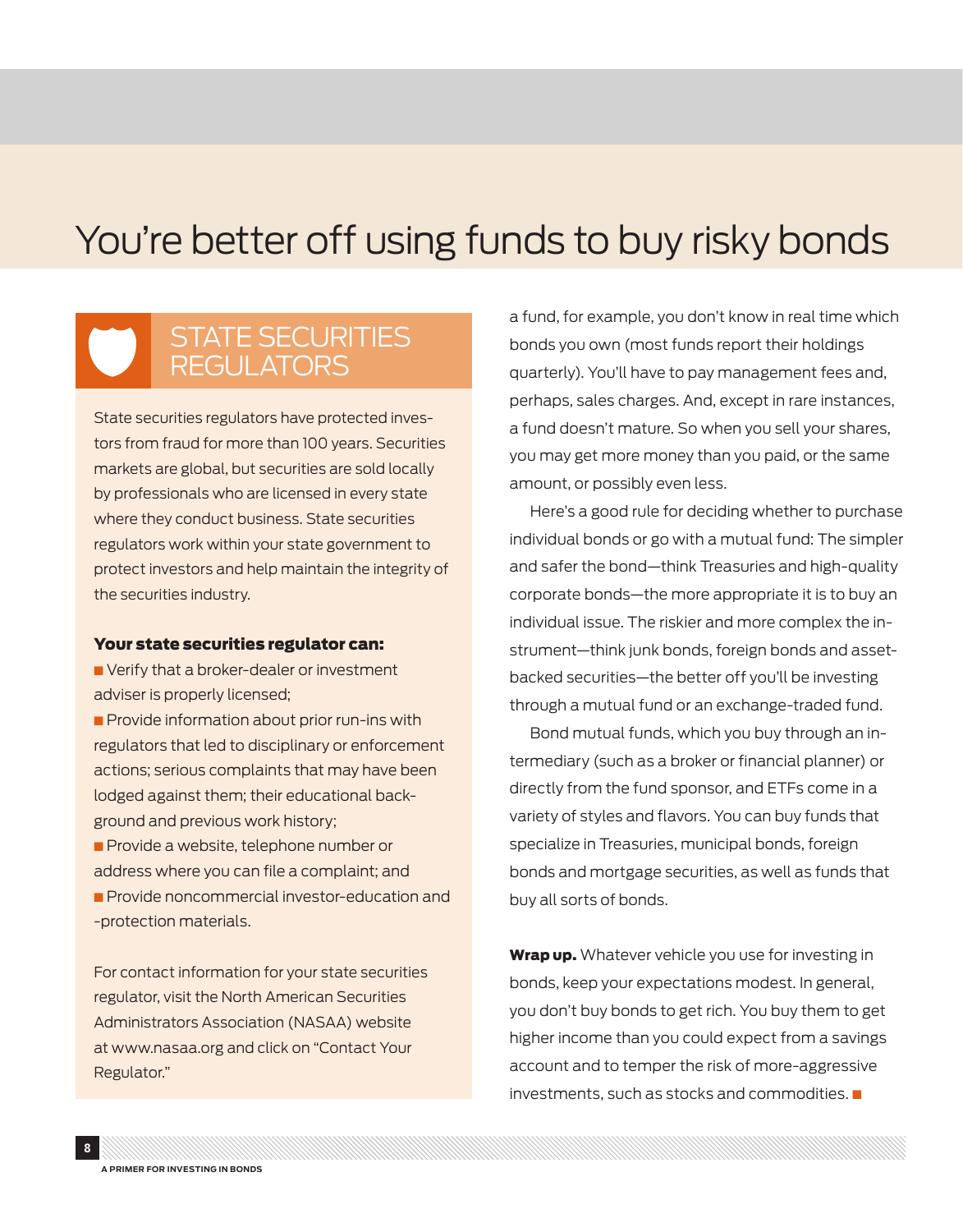



Accrued interest. Interest that is due (on a bond, for example) but that hasn't yet been paid.

Bond. An interest-bearing security that obligates the issuer to pay a specified amount of interest for a specified time (usually several years) and then repay the bondholder the face amount of the bond.

Bond rating. A judgment about the ability of a bond issuer to fulfill its obligation to pay interest and repay the principal when it is due.

Call. The ability of a bond issuer to redeem a bond before its maturity date.

Capital gain (or loss). The difference between the price at which you buy an investment and the price at which you sell it.

Central Registration Depository (CRD). A computerized database that contains information about most brokers, their representatives and the firms they work for.

Compound interest. This is really interest paid on interest. When interest is earned on an investment and added to the original amount of the investment, future interest payments are calculated on the new, higher balance.

Coupon rate. A way of expressing bond yield, this is the fixed annual interest payment expressed as a percentage of the face value of the bond. For example, a 5% coupon bond pays \$50 interest a year on each \$1,000 of face value.

Diversification. The method of balancing risk by investing in a variety of securities.

Exchange-traded funds (ETFs). Mutual funds that trade like stocks on the exchanges. Their portfolios generally track an index that represents a particular market or a slice of a market.

Face value. The amount an issuer pays to a bondholder when the bond reaches maturity.

Maturity. The amount of time it takes for a bond to pay the face value. Bonds are issued with varying maturity dates.

Mutual fund. A professionally managed portfolio of stocks, bonds or other investments divided up into shares.

North American Securities Administrators Association (NASAA). Membership organization for state securities regulators who work to protect investors' interests (www.nasaa.org).

Portfolio. The collection of all of your investments.

Prospectus. The document that describes a securities offering or the operations of a mutual fund, a limited partnership or other investment.

Risk. The possibility that you may lose some (or all) of your original investment. In general, the greater the potential gain from an investment, the greater the risk that you might lose money.

Risk tolerance. Risk tolerance is the degree to which you are willing to risk losing some (or all) of your original investment in exchange for a chance to earn a higher rate of return. In general, the greater the potential gain from an investment, the greater the risk that you might lose money.

Secondary market. The general name given to marketplaces where stocks, bonds, mortgages and other investments are traded after they have been issued and sold initially.

State securities regulators. Agencies that work within state governments to protect investors and help maintain the integrity of the securities industry.

Stock. A share of stock represents ownership in the company that issues it. The price of the stock goes up and down, depending on how the company performs and how investors think the company will perform in the future.

Total return. An investment-performance measure that combines two components: any change in the price of the shares and any dividends or other distributions paid to shareholders over the period being measured. With mutual funds, total-return figures assume that dividends and capital-gains distributions are reinvested in the fund.

Yield. In general, the annual cash return earned by a stock, bond, mutual fund or other investment. Bond yields can take many forms. Coupon yield is the interest rate paid on the face value of the bond. Current yield is the interest rate based on the actual purchase price of the bond, which can be higher or lower than the face value. Yield to maturity is the rate that takes into account the current yield and the face value, with the difference assumed to be amortized over the remaining life of the bond.